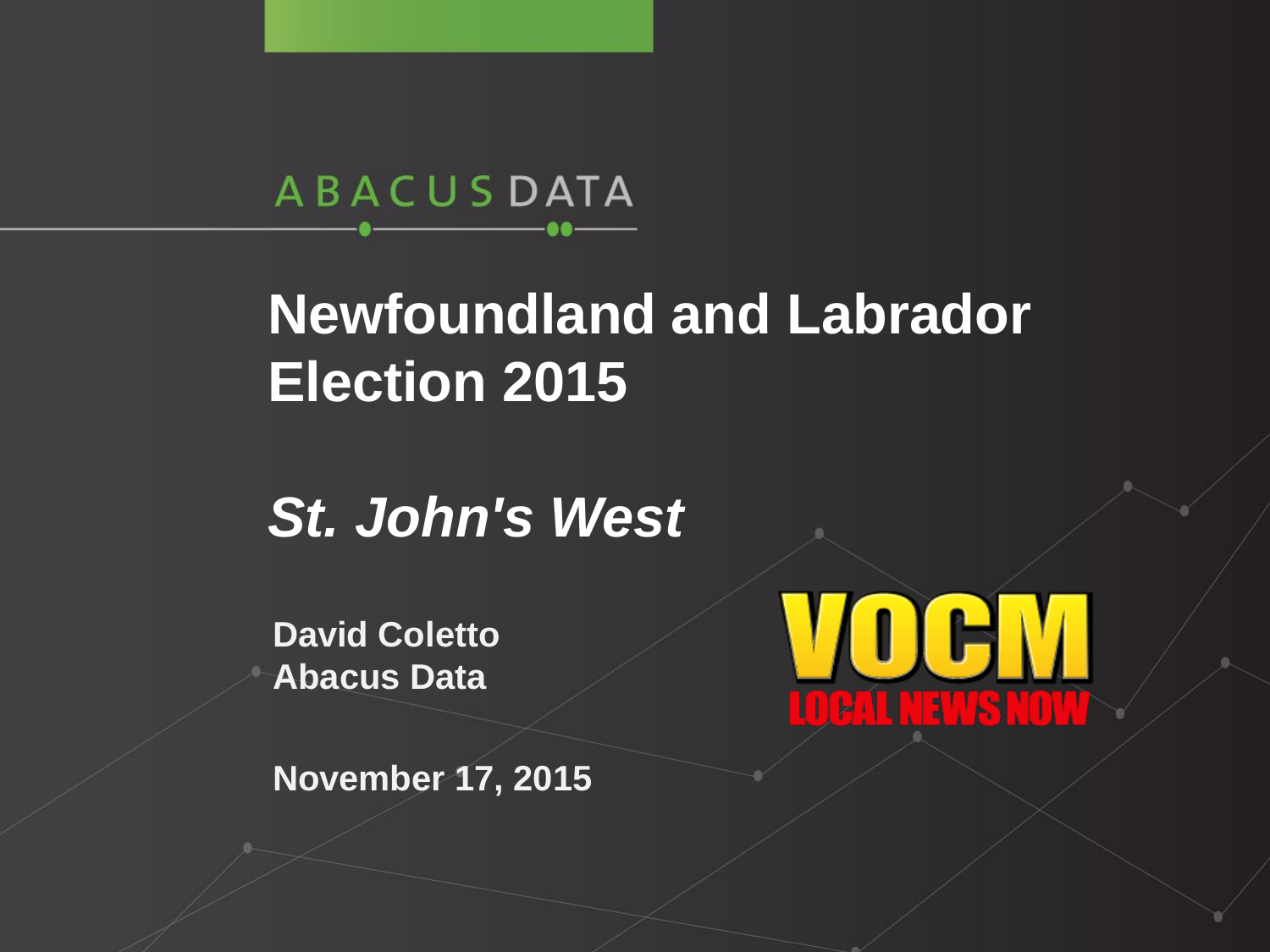# **Methodology**

500 eligible voters in the provincial electoral district of St. John's West were surveyed using live telephone interviewers and RDD sample (both landlines and cell phones)

The margin of error for the survey is + 4.0%, 19 times out of 20.

Field dates November 8 to 12, 2015

Survey Methodology

Statistical Weighting Data was weighted by age, gender, and education.

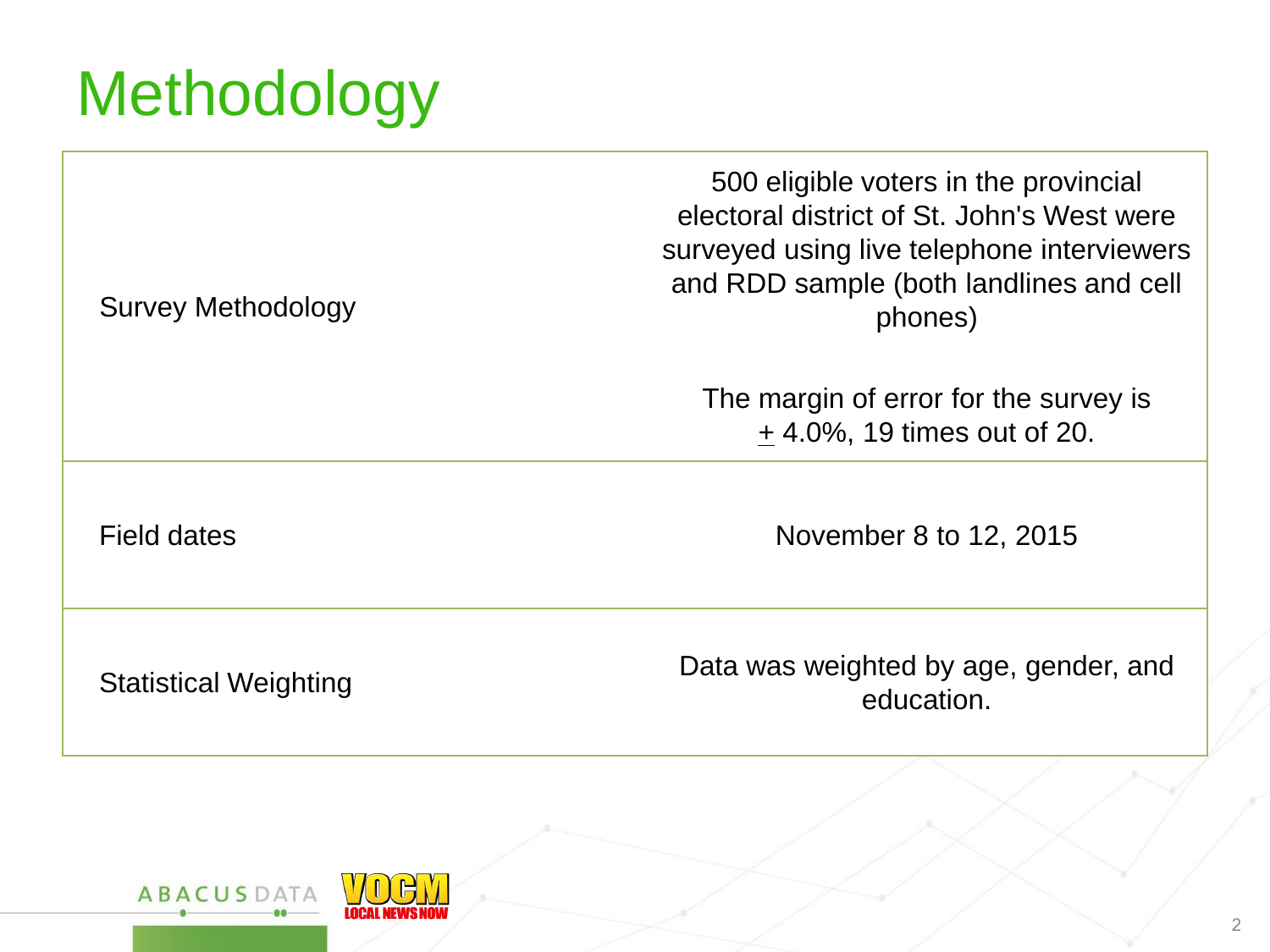## Vote Intention in St. John's West

If a **provincial election** was held today, which political party would you vote for in your local electoral district? Would you vote for ...

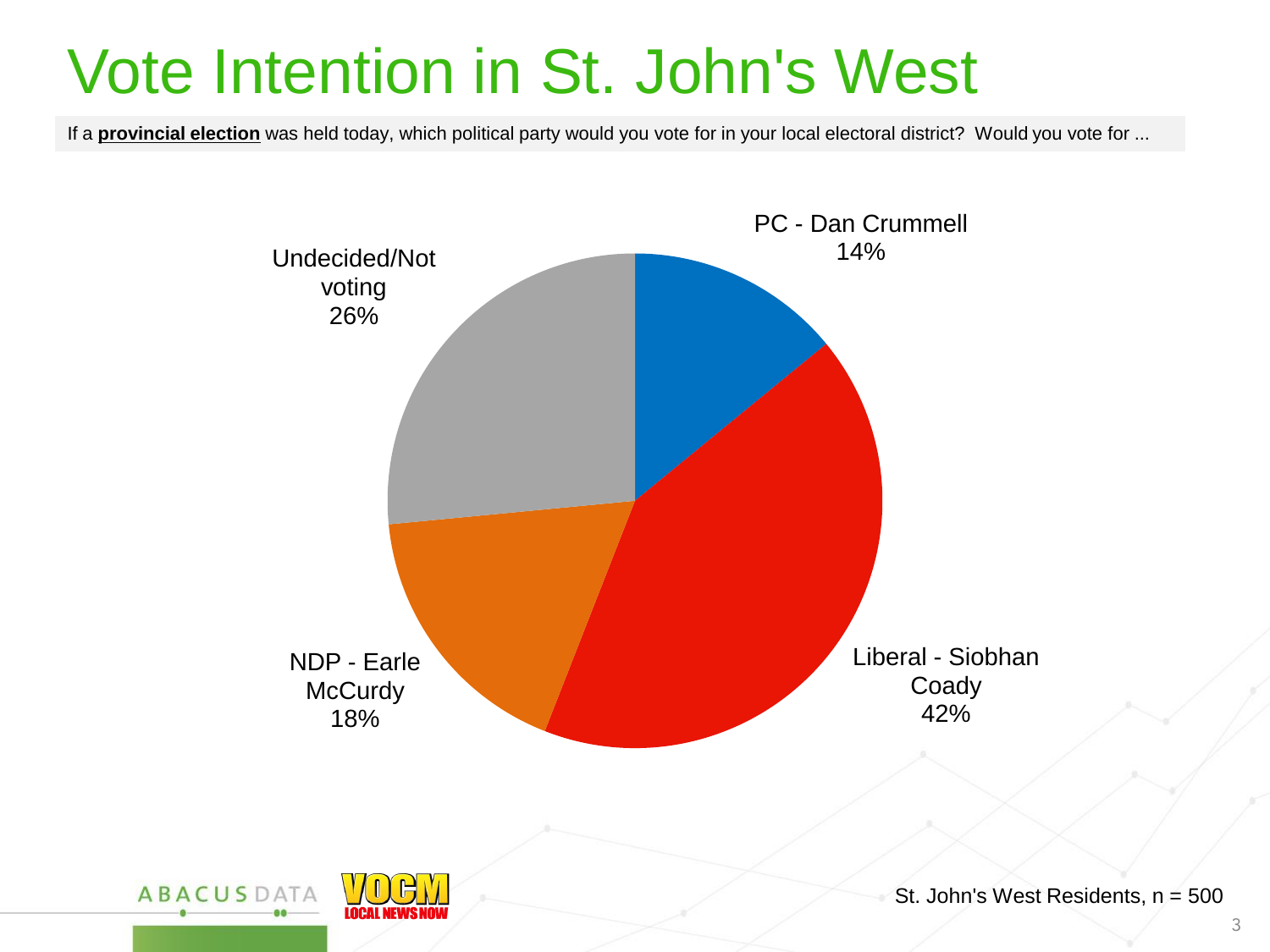## Committed Vote in St. John's West

If a **provincial election** was held today, which political party would you vote for in your local electoral district? Would you vote for ...



 $\Delta$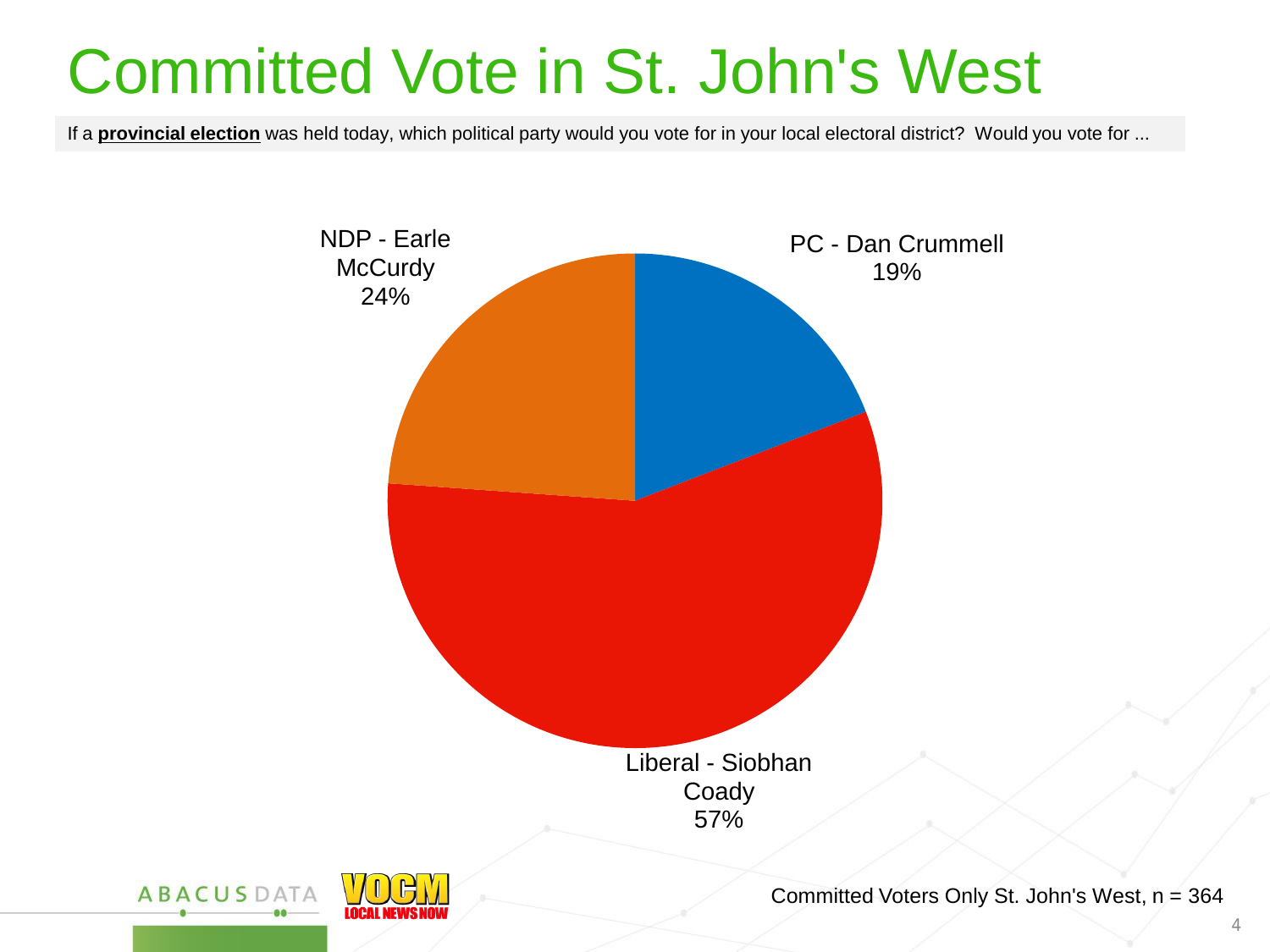#### Direction of the Province

Generally speaking, do you think things in Newfoundland and Labrador are headed in the right direction or are they off on the wrong track?

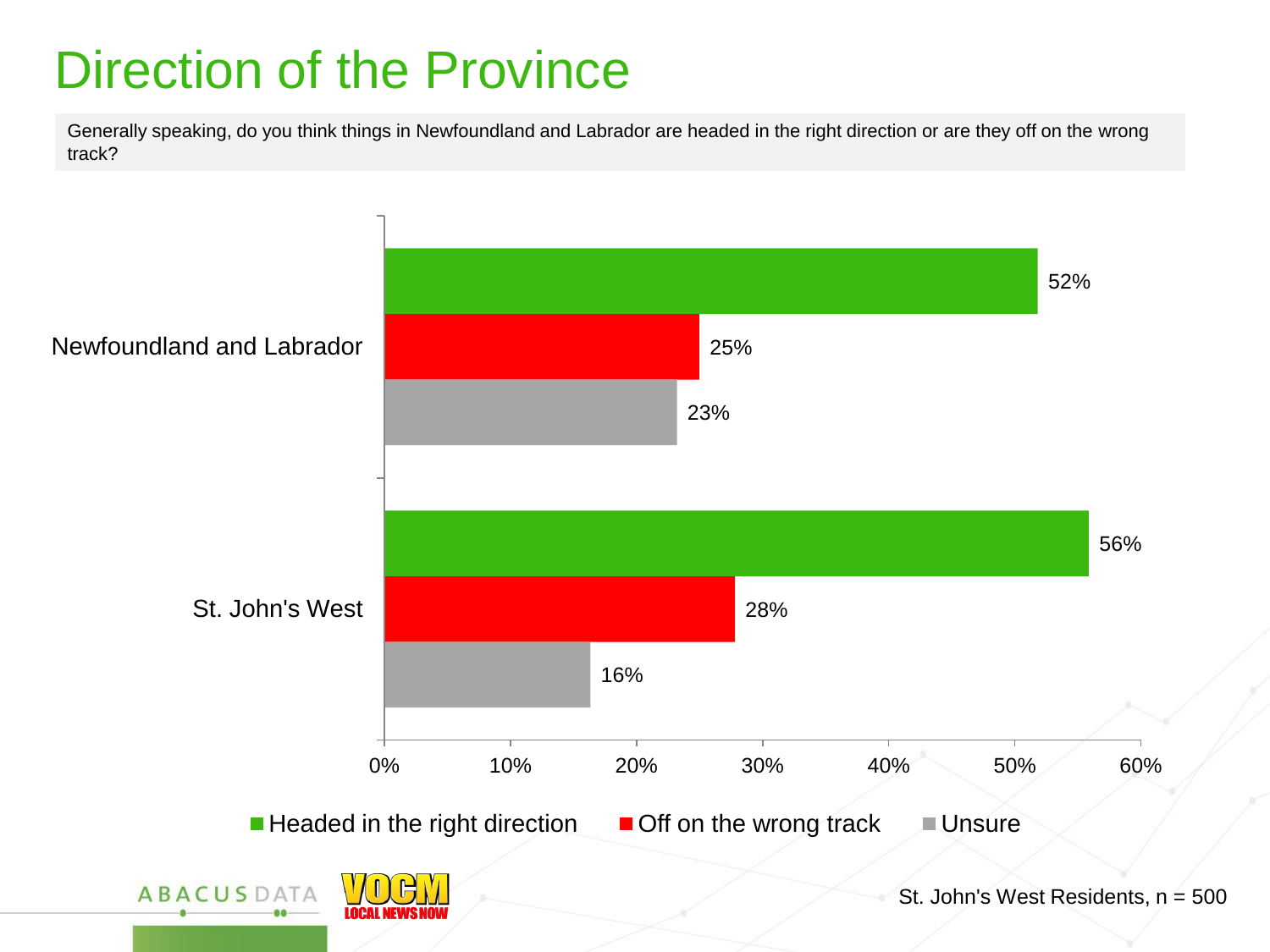## Accessible Voters

Regardless of how you actually vote, would you consider or not consider voting for the following PROVINCIAL political parties?



6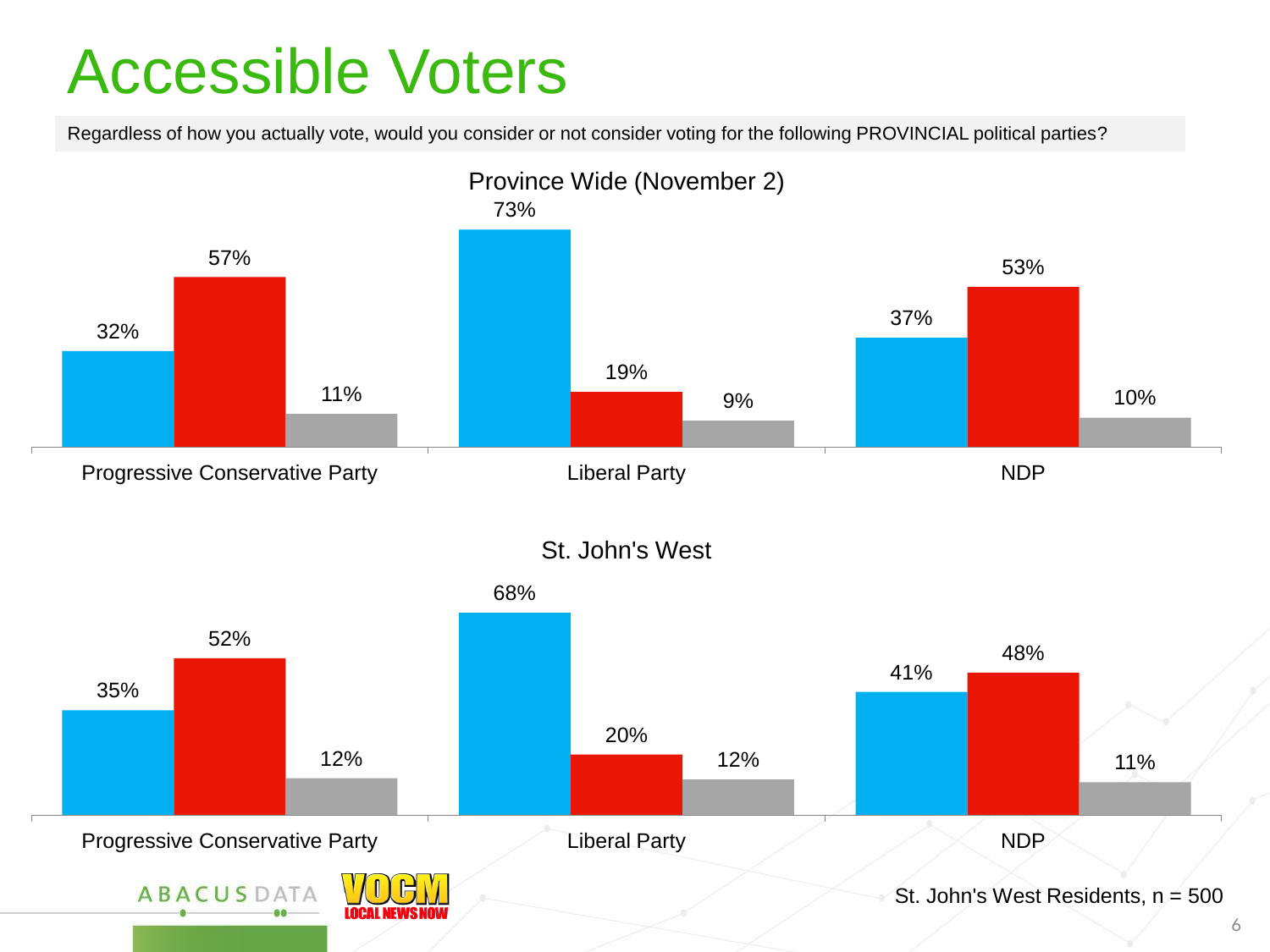# Top Issues

What do you think is the most important issue facing Newfoundland and Labrador?

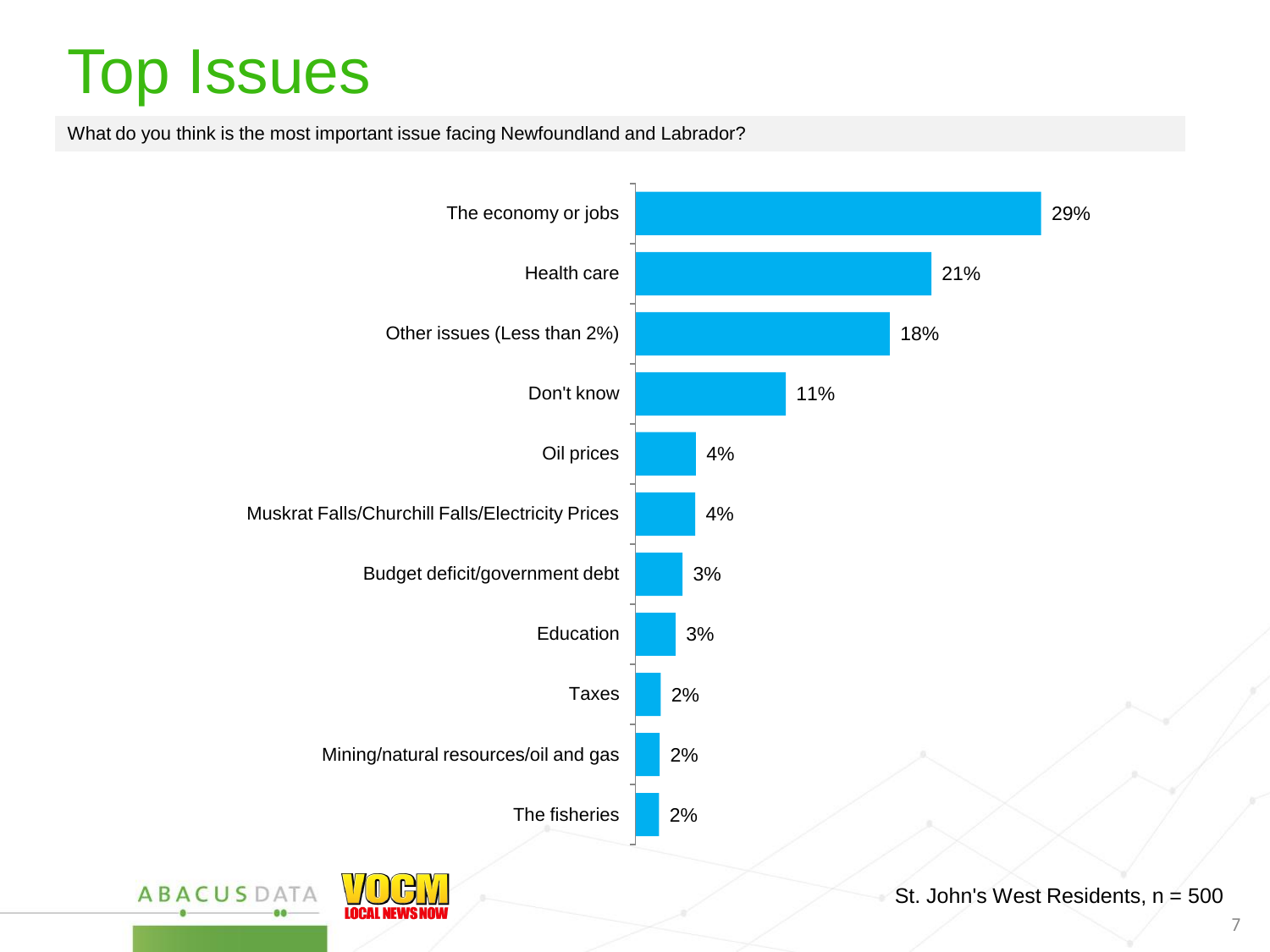## Leadership Favourability

How do you feel about the following individuals? Do you have a very positive, mostly positive, neutral, mostly negative, or very negative impression of them?

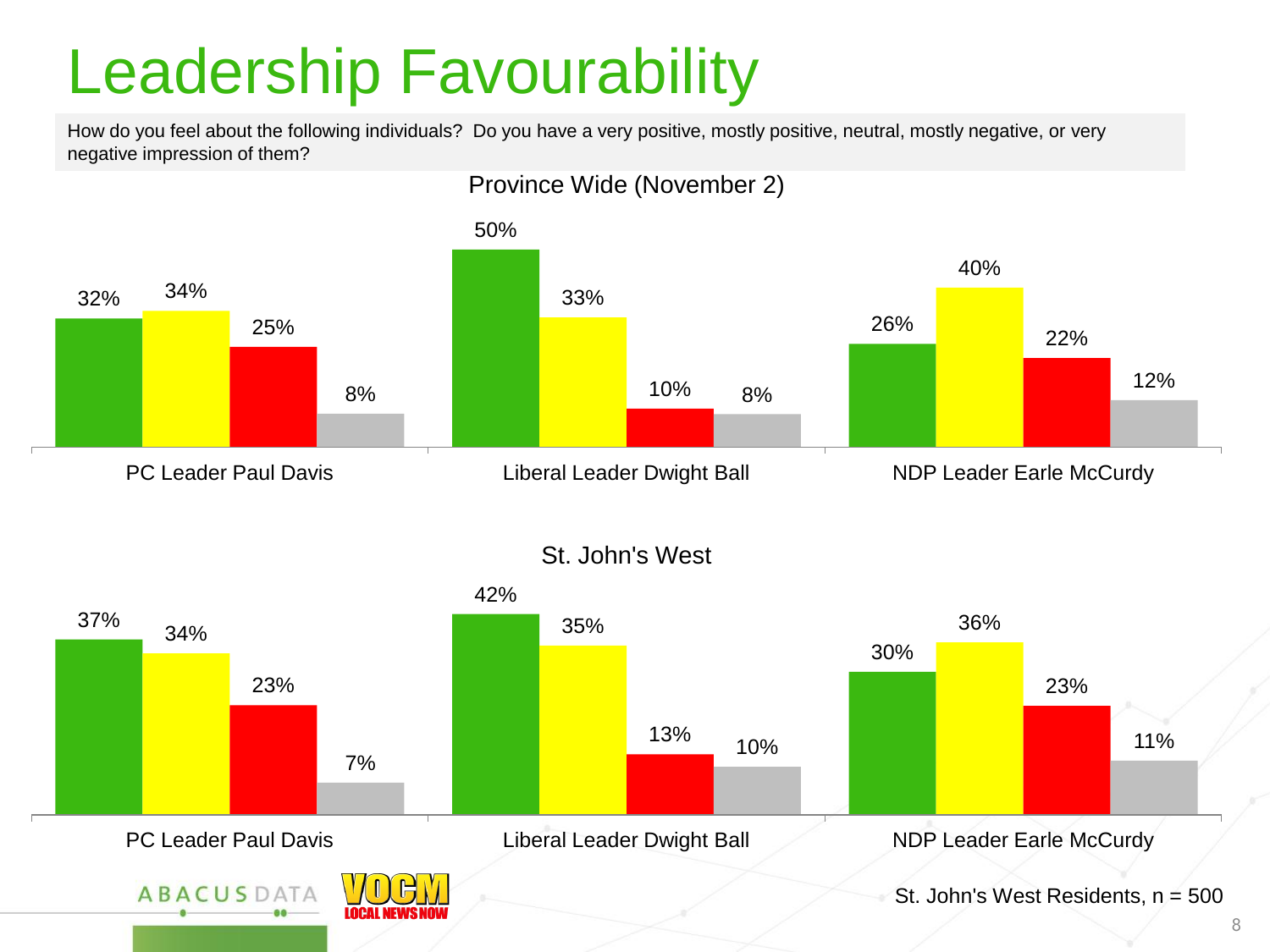#### Time for Change

Which of these views comes closest to yours?



- It's definitely time for a change in government in Newfoundland and Labrador
- It would be good to have a change, but not really all that important to me
- It would be good to continue with the same party in power, but it's not all that important to me
- $\blacksquare$  It's definitely best to keep the PCs in office
- Unsure/DK

**ABACUSDATA** 



St. John's West Residents, n = 500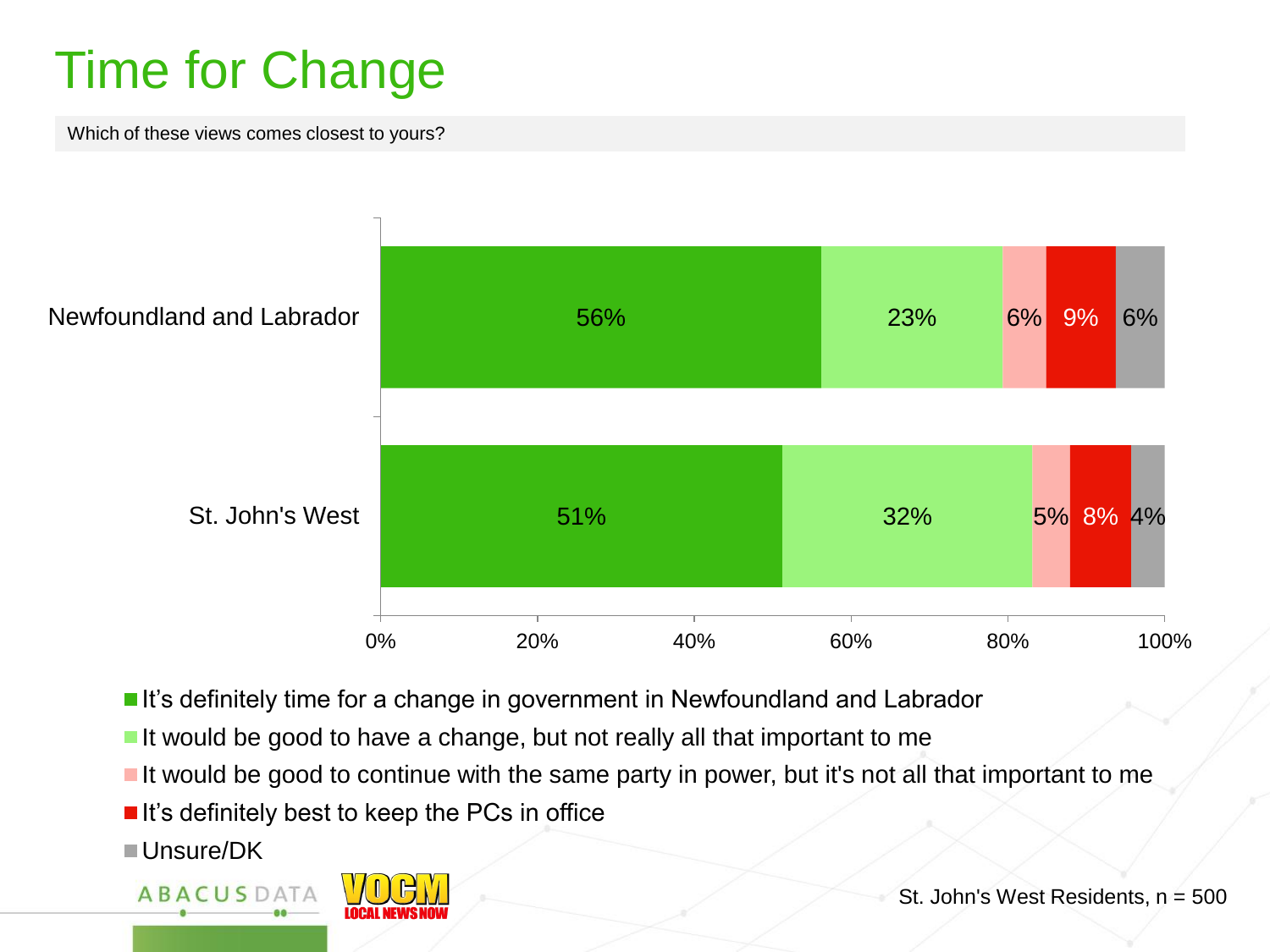### Who will win the next PROVINCIAL election?

Which party do you think will win the provincial election in Newfoundland and Labrador? Is it the...



St. John's West Residents, n = 500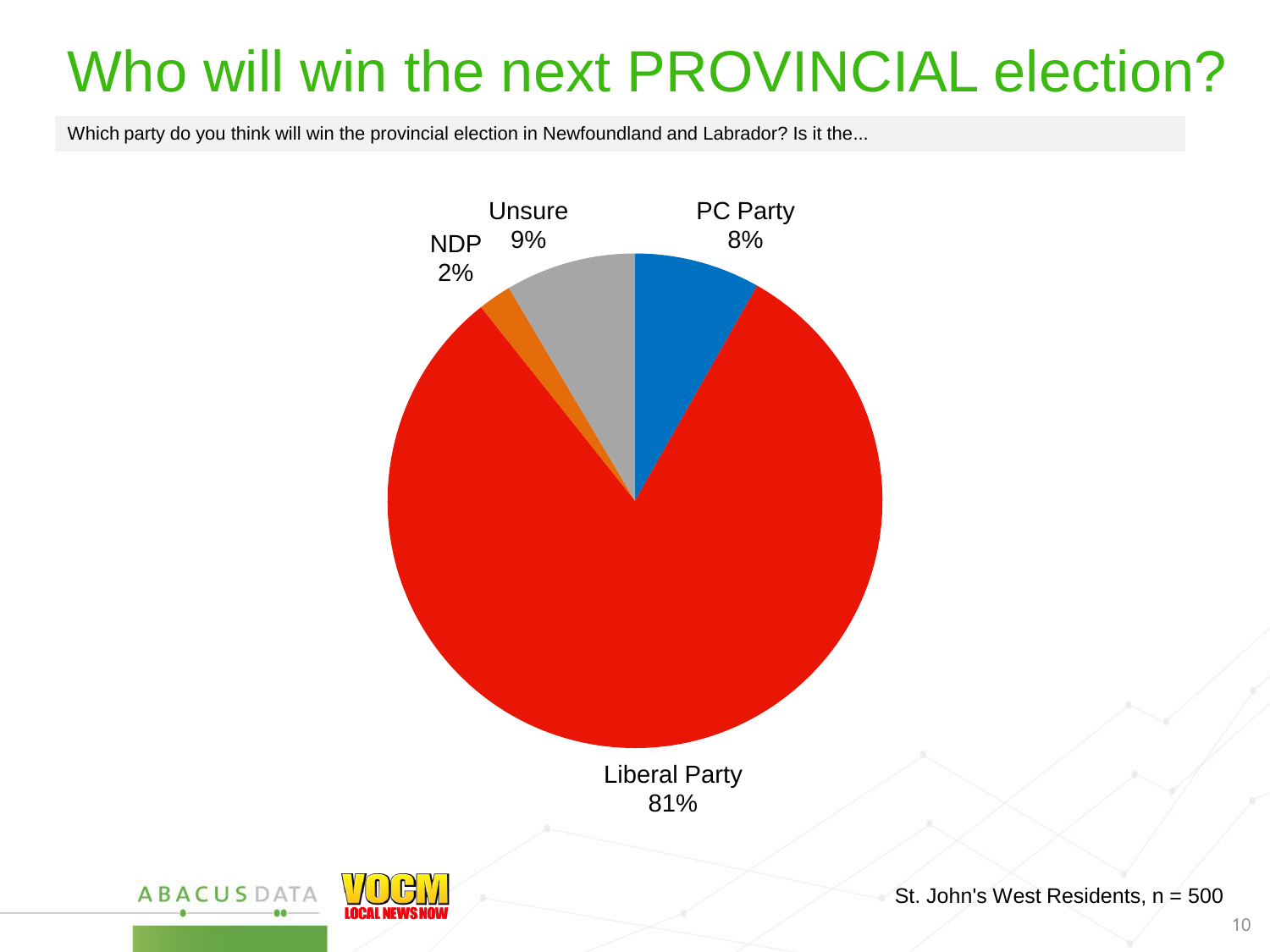#### Who will win in St. John's West?

Which party do you think will win the election in St. John's West?



11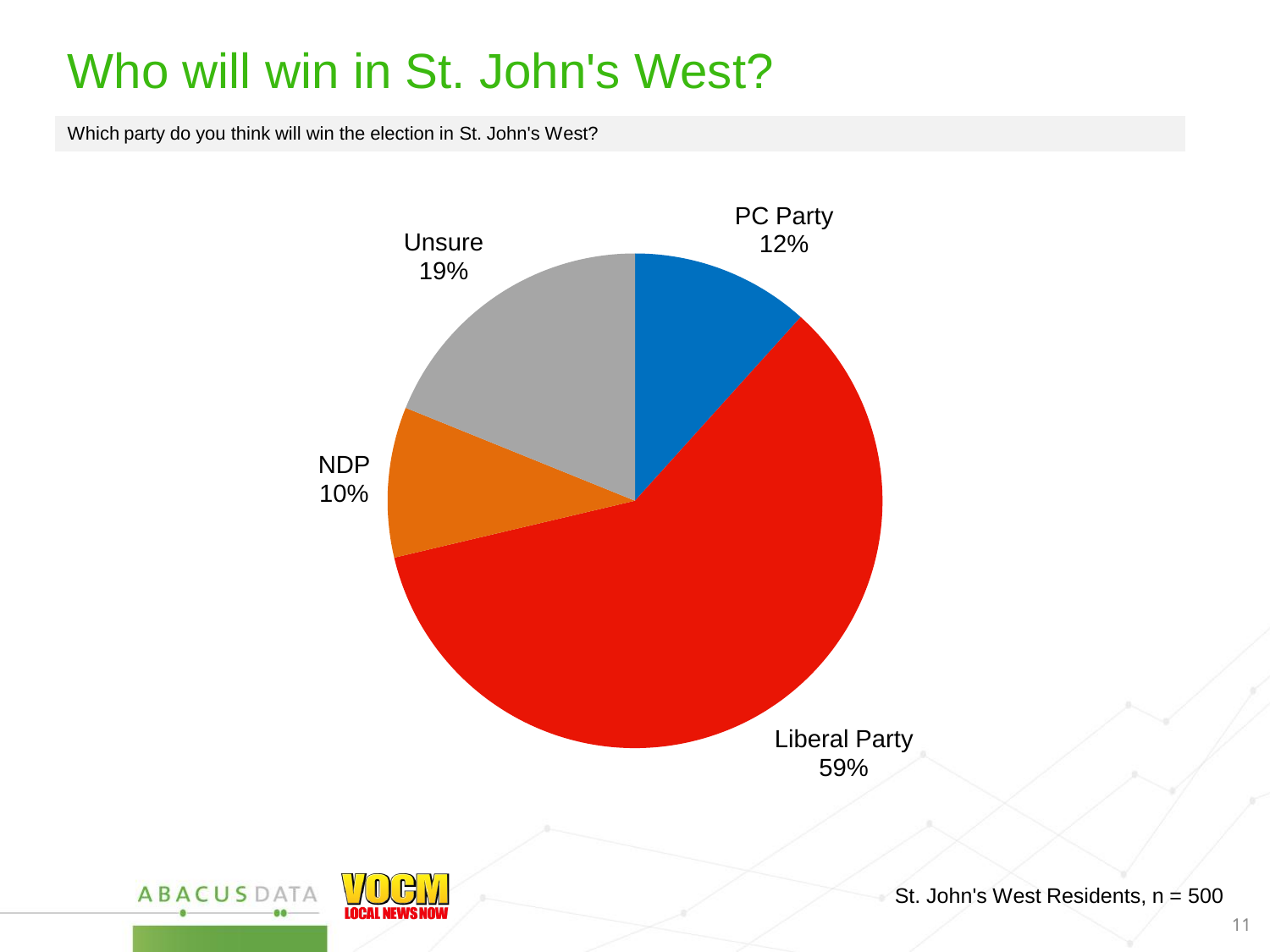#### Federal Vote Choice in St. John's West

What party did you vote for in the recent FEDERAL election held on October 19? Did you vote...